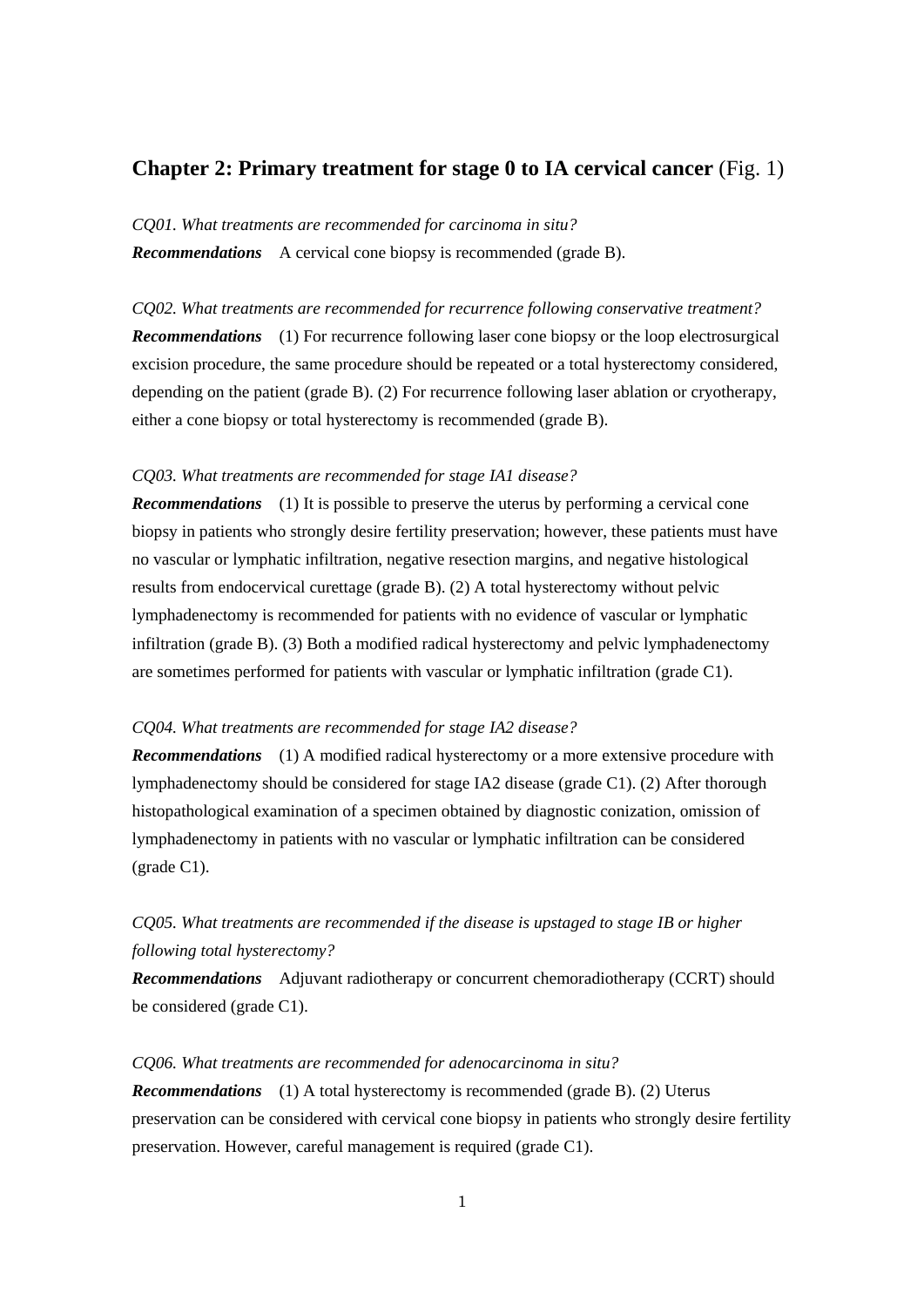### *CQ07. What treatments are recommended for stage IA adenocarcinoma?*

*Recommendations* (1) In cases involving deep invasion, a radical hysterectomy or modified radical hysterectomy with pelvic lymphadenectomy should be considered (grade C1). (2) In cases involving shallow invasion, a hysterectomy without pelvic lymphadenectomy (total hysterectomy or modified radical hysterectomy) can also be considered (grade C1). (3) If the patient strongly desires fertility preservation, a cervical cone biopsy can be performed to preserve the uterus. Careful case selection is required (grade C1).